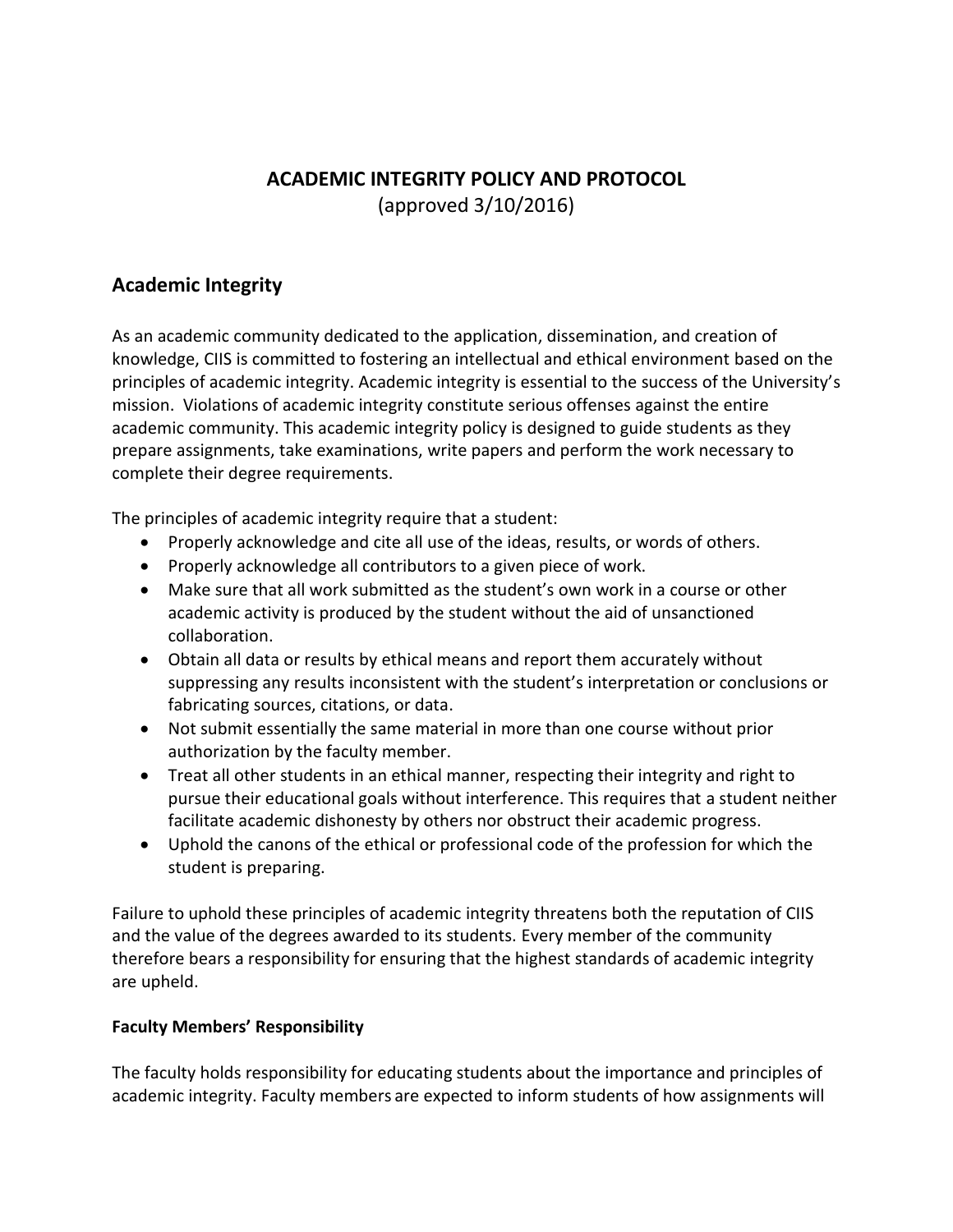contribute to the final grade in a course and of particular requirements regarding academic integrity within specific courses and programs. Faculty members are expected to make reasonable efforts to minimize academic dishonesty, and to respond appropriately to violations of academic integrity. Faculty members are strongly encouraged to provide a statement concerning academic integrity and a link to the Academic Integrity Policy on their course syllabi and in program handbooks.

#### **Student's Responsibility**

Students are responsible for understanding the principles of academic integrity and abiding by them in all aspects of their work at CIIS.

Students are also encouraged to help educate fellow students about academic integrity and to bring all alleged violations of academic integrity they encounter to the attention of the appropriate authorities.

## **Procedures for the Resolution of Violations of Academic Integrity**

**Step 1:** When a faculty member has reason to believe that a student has violated the policy on academic integrity, the faculty member should:

- Make an academic assessment of the work, including the evidence that an academic integrity violation has occurred, and assign an appropriate grade. The faculty member notifies the student of the sanction and the reason for it. The faculty member decides on the severity of the violation and of the sanction to be applied (e.g., failing grade for the exercise, remedial work, another exercise, failing grade for the course).
- The faculty member submits the relevant information (a written statement of the incident with supporting evidence) to the program chair. All alleged cases of academic dishonesty must be reported.

*Step 2*: The program chair should conduct an informal hearing, contacting the student and asking that the student make an appointment with the chair within five days. The student has the right to bring a support person whose only role is to accompany the student to the hearing. At the appointment, the student should be informed of rights and options, of the charge and of the evidence from the faculty member. The chair shall encourage the student to provide a full explanation of the situation to ensure due process. The chair, in consultation with the program committee, considers the seriousness of the case and previous charges of academic dishonesty, if any.

*Step 3:* The chair makes a recommendation regarding action to the Academic Vice President, including a written statement of the incident with supporting evidence. The action may be academic or administrative and will vary depending upon the severity of the case, any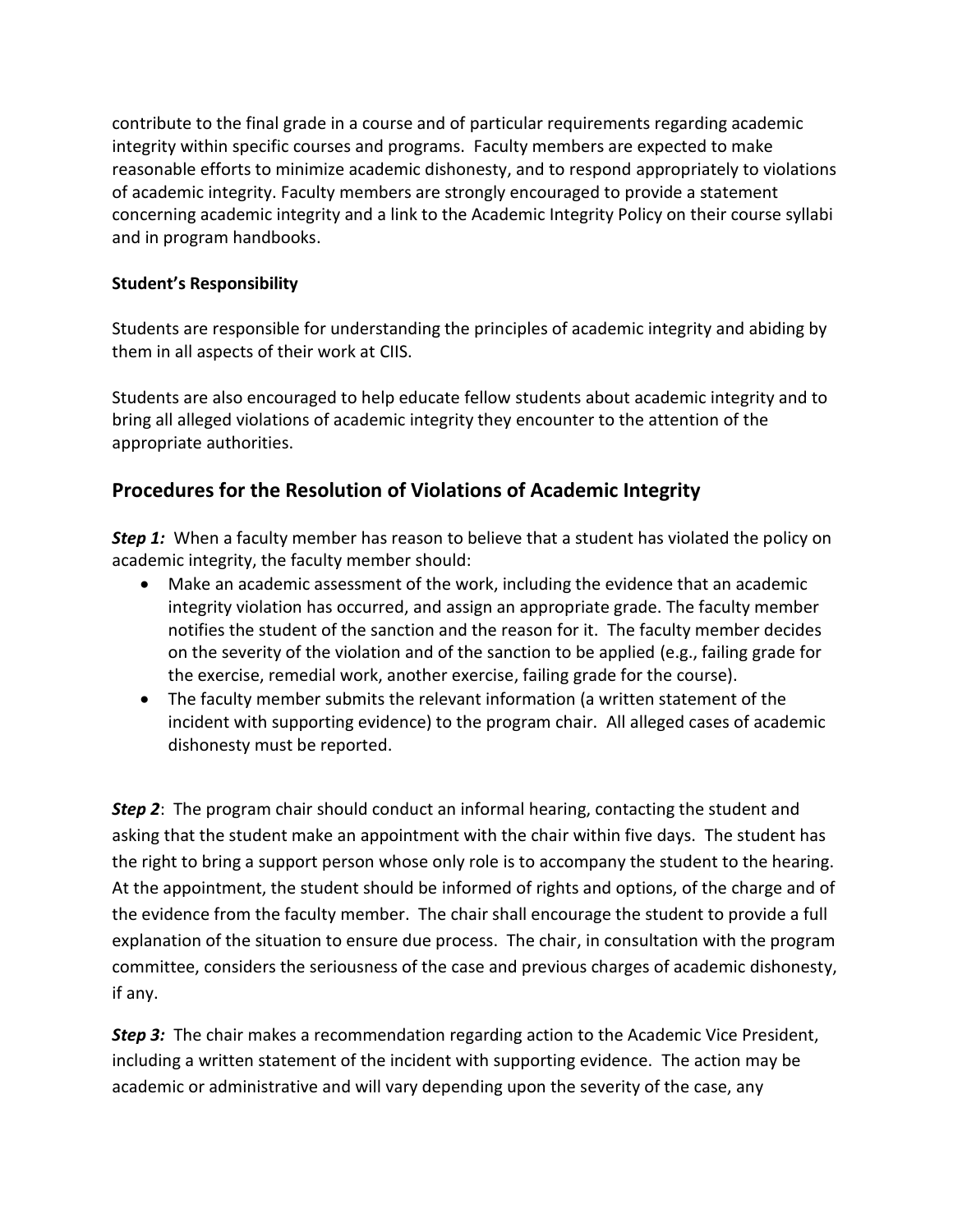previously recorded offenses, and any mitigating circumstances. Academic sanctions range from adjusting the grade given for the course to requiring a rewritten paper or assigning additional work. Administrative sanctions range from administrative probation to dismissal from CIIS, If the decision is to put the student on administrative probation or to suspend or dismiss the student from CIIS, the Academic Vice President sends a letter to the student within 10 days of receiving and reviewing the recommendation from the chair. The student is granted another 10 days to appeal the decision and to provide the Academic Vice President with mitigating information.

## **ADDENDUM: Examples of Violations of Academic Integrity**

This section describes various ways in which the principles of academic integrity can be violated. Examples of each type of violation are given but neither the types of violations nor the lists of examples are exhaustive. The list has benefitted from those prepared by many other universities.

*Plagiarism*: Plagiarism is the use of another person's words, ideas, or results without giving that person appropriate credit. To avoid plagiarism, every direct quotation must be identified by quotation marks or appropriate indentation and both direct quotation and paraphrasing must be cited properly according to the accepted format for the particular discipline or as required by the instructor in a course. Some common examples of plagiarism are:

- Copying word for word (i.e. quoting directly) from an oral, printed, or electronic source without proper attribution, whether in a paper or in an online class posting.
- Paraphrasing without proper attribution, i.e., presenting in one's own words another person's written words or ideas as if they were one's own.
- Submitting a purchased or downloaded term paper or other materials to satisfy a course requirement.
- Incorporating into one's work graphs, drawings, photographs, diagrams, tables, spreadsheets, or other non-textual material from other sources without proper attribution.

*Cheating*: Cheating is the use of inappropriate or prohibited materials, information, sources, or aids in any academic exercise. Cheating also includes submitting papers, research results and reports, analyses, etc. as one's own work when they were, in fact, prepared by others. Some common examples are:

- Receiving research, data collection, or analytical assistance from others or working with another student on an assignment where such help is not permitted.
- Copying another student's work or answers on a paper or examination.
- Using or possessing books, notes, calculators, cell phones, or other prohibited devices or materials during an examination.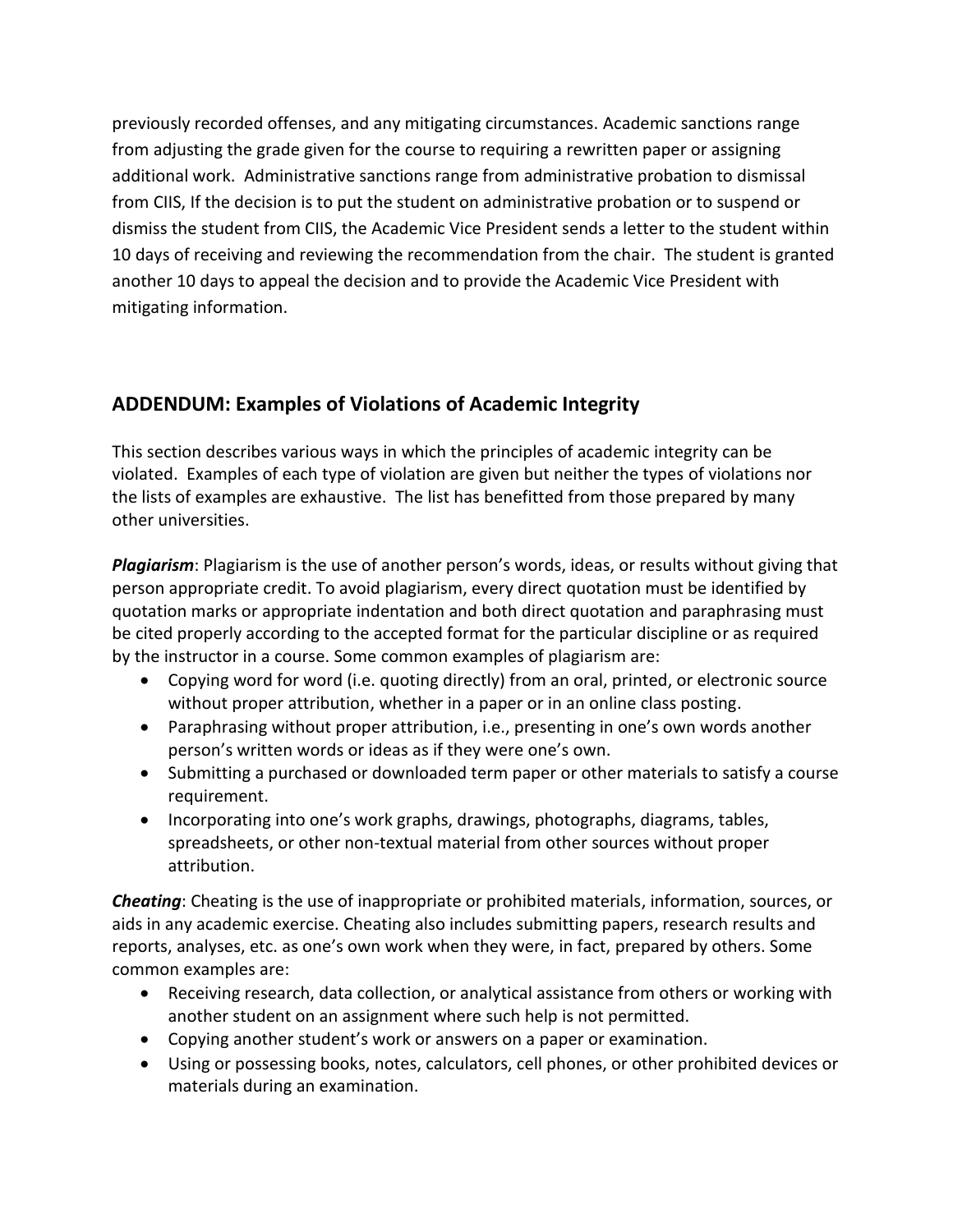- Submitting the same work or major portions thereof to satisfy the requirements of more than one course without permission from the instructors involved**.**
- Acquiring a copy of an examination from an unauthorized source prior to the examination.
- Having a substitute take an examination for one.
- Having someone else prepare a term paper or other assignment for one

*Fabrication*: Fabrication is the invention or falsification of sources, citations, data, or results, and recording or reporting them in any academic exercise. Some examples are:

- Citing a source that does not exist.
- Making up or falsifying evidence or data or other source materials.
- Falsifying research papers or reports by selectively omitting or altering data that do not support one's conclusions or claimed experimental precision.

*Facilitation of Dishonesty*: Facilitation of dishonesty is knowingly or negligently allowing one's work to be used by other students without prior approval of the instructor or otherwise aiding others in committing violations of academic integrity. A student who intentionally facilitates a violation of academic integrity can be considered to be as culpable as the student who receives the impermissible assistance, even if the facilitator does not benefit personally from the violation. Some examples are:

- Collaborating before a quiz or examination to develop methods of exchanging information.
- Knowingly allowing others to copy answers to work on a quiz or examination or assisting others to do so.
- Distributing an examination from an unauthorized source prior to the examination.
- Distributing or selling a paper to other students.
- Taking an examination for another student.

*Academic Sabotage*: Academic sabotage is deliberately impeding the academic progress of others.

Some examples are:

- Intentionally destroying or obstructing another student's work.
- Stealing or defacing books, journals, or other library or University materials.
- Removing posted or reserve material or otherwise preventing other students' access to it.

*Violation of Research or Professional Ethics*: Violations in this category include both violations of the code of ethics specific to a particular profession and violations of more generally applicable ethical requirements for the acquisition, analysis, and reporting of research data and the preparation and submission of scholarly work for publication. Some examples are:

 Violating a canon of the ethical or professional code of the profession for which a student is preparing.